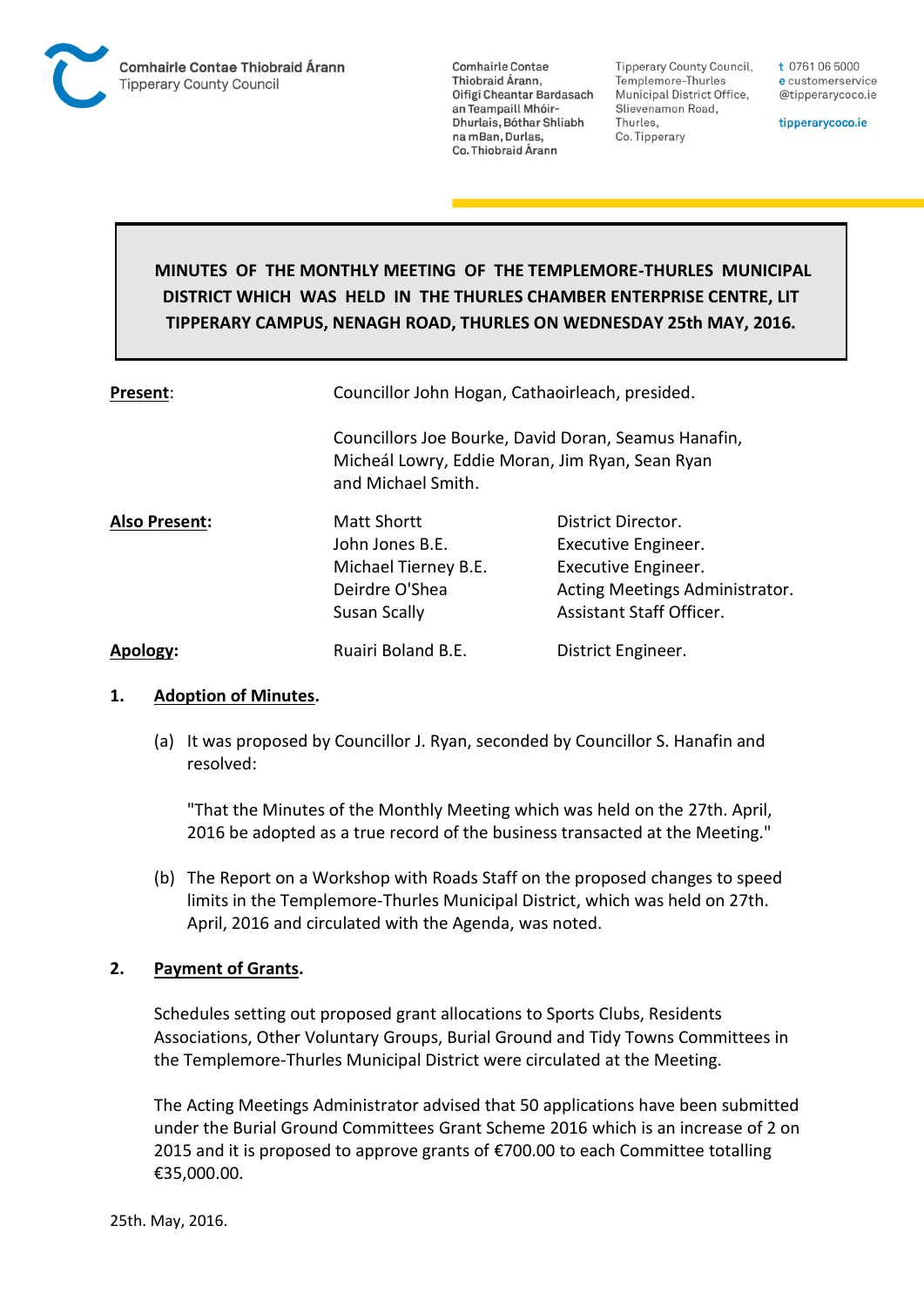

Tipperary County Council, Templemore-Thurles Municipal District Office, Slievenamon Road, Thurles, Co. Tipperary

t 0761 06 5000 e customerservice @tipperarycoco.ie

tipperarycoco.ie

It was proposed by Councillor S. Hanafin, seconded by Councillor D. Doran and resolved:

"That the Grants set out hereunder be paid to the Burial Ground Committees, specified:

| <b>Committee</b>                                 | <b>Allocation</b> |
|--------------------------------------------------|-------------------|
| Annameadle Burial Ground                         | €700.00           |
| <b>Barnane Burial Ground</b>                     | €700.00           |
| <b>Ballycahill Burial Ground</b>                 | €700.00           |
| <b>Ballymoreen Burial Ground Committee</b>       | €700.00           |
| <b>Boggaun Graveyard Committee</b>               | €700.00           |
| Temple Seacht Sean Borrisofarney BG Committee    | €700.00           |
| St. Brigids Borrisoleigh Burial Ground Committee | €700.00           |
| St. Michaels Bouladuff Burial Ground             | €700.00           |
| <b>Camblin Burial Ground</b>                     | €700.00           |
| <b>Clonakenny Cemetery Committee</b>             | €700.00           |
| Cooleeney Graveyard Committee                    | €700.00           |
| Corbally Parish C.O.I.                           | €700.00           |
| Couraguneen (New) BG                             | €700.00           |
| Couraguneen (Old) BG                             | €700.00           |
| Drom Old Burial Ground Committee                 | €700.00           |
| <b>Fennor Burial Ground</b>                      | €700.00           |
| Galboola (Littleton, Thurles)                    | €700.00           |
| Glenkeen Burial Ground                           | €700.00           |
| Good Shepherd Graveyard Committee                | €700.00           |
| <b>Gortagarry Church Grounds</b>                 | €700.00           |
| <b>Holycross Old Graveyard</b>                   | €700.00           |
| Inch Old Graveyard Committee                     | €700.00           |
| Killavinogue Graveyard Committee                 | €700.00           |
| Killea St. Aidan's New Graveyard                 | €700.00           |
| Killea St. James Burial Ground Committee         | €700.00           |
| Killinan Burial Ground                           | €700.00           |
| Kilvalure Burial Group Committee                 | €700.00           |
| Kyleanna Burial Ground Committee                 | €700.00           |
| Littleton St. Kevin's Burial Ground              | €700.00           |
| Loughmore Old Cemetery                           | €700.00           |
| Moyaliffe Graveyard                              | €700.00           |
| Moycarkey St. Peter's Burial Ground (1)          | €700.00           |
| Moycarkey St. Peter's Burial Ground (2)          | €700.00           |
| Moycarkey Old Burial Ground Committee            | €700.00           |
| Moyne New Graveyard Committee                    | €700.00           |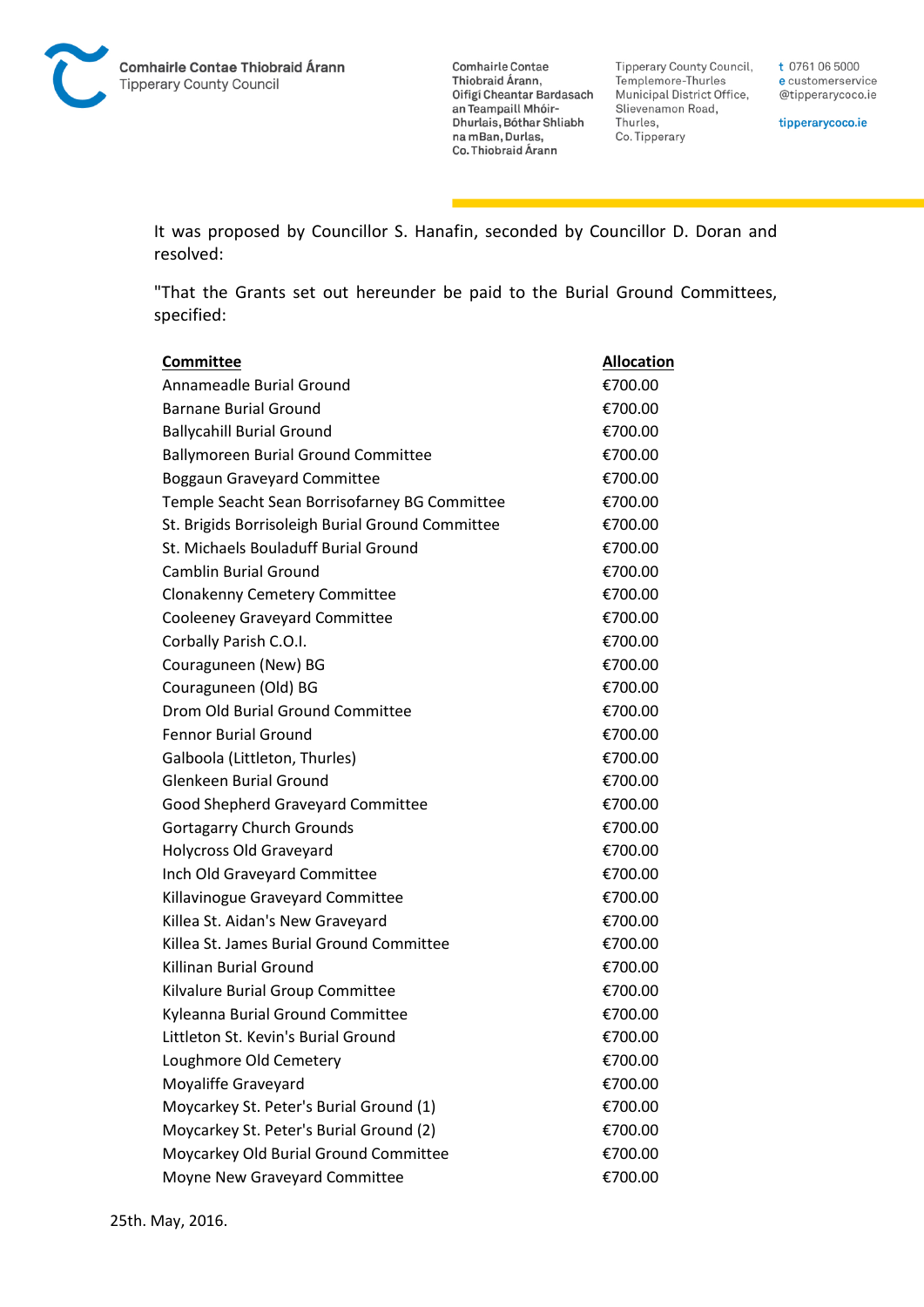**Tipperary County Council,** Templemore-Thurles Municipal District Office, Slievenamon Road, Thurles, Co. Tipperary

t 0761 06 5000 e customerservice @tipperarycoco.ie

tipperarycoco.ie

| <b>Total</b>                               | €35,000.00" |
|--------------------------------------------|-------------|
| Upperchurch Old Burial Ground Comm.        | €700.00     |
| Upperchurch New Burial Ground Comm.        | €700.00     |
| Two Mile Borris Graveyard Committee        | €700.00     |
| <b>Timoney Burial Ground</b>               | €700.00     |
| <b>Templetuohy Burial Ground Committee</b> | €700.00     |
| Templeree Graveyard Committee              | €700.00     |
| <b>Templebeg Graveyard Committee</b>       | €700.00     |
| St. Mary's Church Littleton Graveyard      | €700.00     |
| St. Cronans Graveyard                      | €700.00     |
| St. Burchins Burial Ground Committee       | €700.00     |
| <b>Shyan Burial Ground Committee</b>       | €700.00     |
| Rathnaveogue Burial Ground                 | €700.00     |
| <b>Rahealty Burial Ground</b>              | €700.00     |
| Quaker Burial Ground                       | €700.00     |
| Moyne Old Cemetery Committee               | €700.00     |
|                                            |             |

The Acting Meetings Administrator confirmed that 20 applications have been received under the Tidy Towns Grant Scheme 2016 which includes 3 new applicants and that 2 applicants who received grants in 2015 did not re-apply this year. She added that the total grants recommended amount to €37,300.00 while the budget figure is €42,524.00.

The Members agreed that the scheme would remain open until all available funding was allocated.

It was proposed by Councillor S. Hanafin, seconded by Councillor M. Lowry and resolved:

"That the Grants set out hereunder be paid to the Tidy Towns Committees, specified:

| <b>Committee</b>                               | <b>Allocation</b> |
|------------------------------------------------|-------------------|
|                                                |                   |
| <b>Ballycahill Tidy Village</b>                | € 900.00          |
| <b>Ballysloe Tidy Towns</b>                    | € 900.00          |
| Borrisoleigh Community Development Association | €1,800.00         |
| Castleiney Tidy Village Committee              | €1,000.00         |
| Clonakenny Tidy Village                        | €1,300.00         |
| <b>Clonmore Development Association</b>        | €1,300.00         |
| <b>Drombane Village Association</b>            | €1,400.00         |
| Gortnahoe Tidy Towns Association               | €1,000.00         |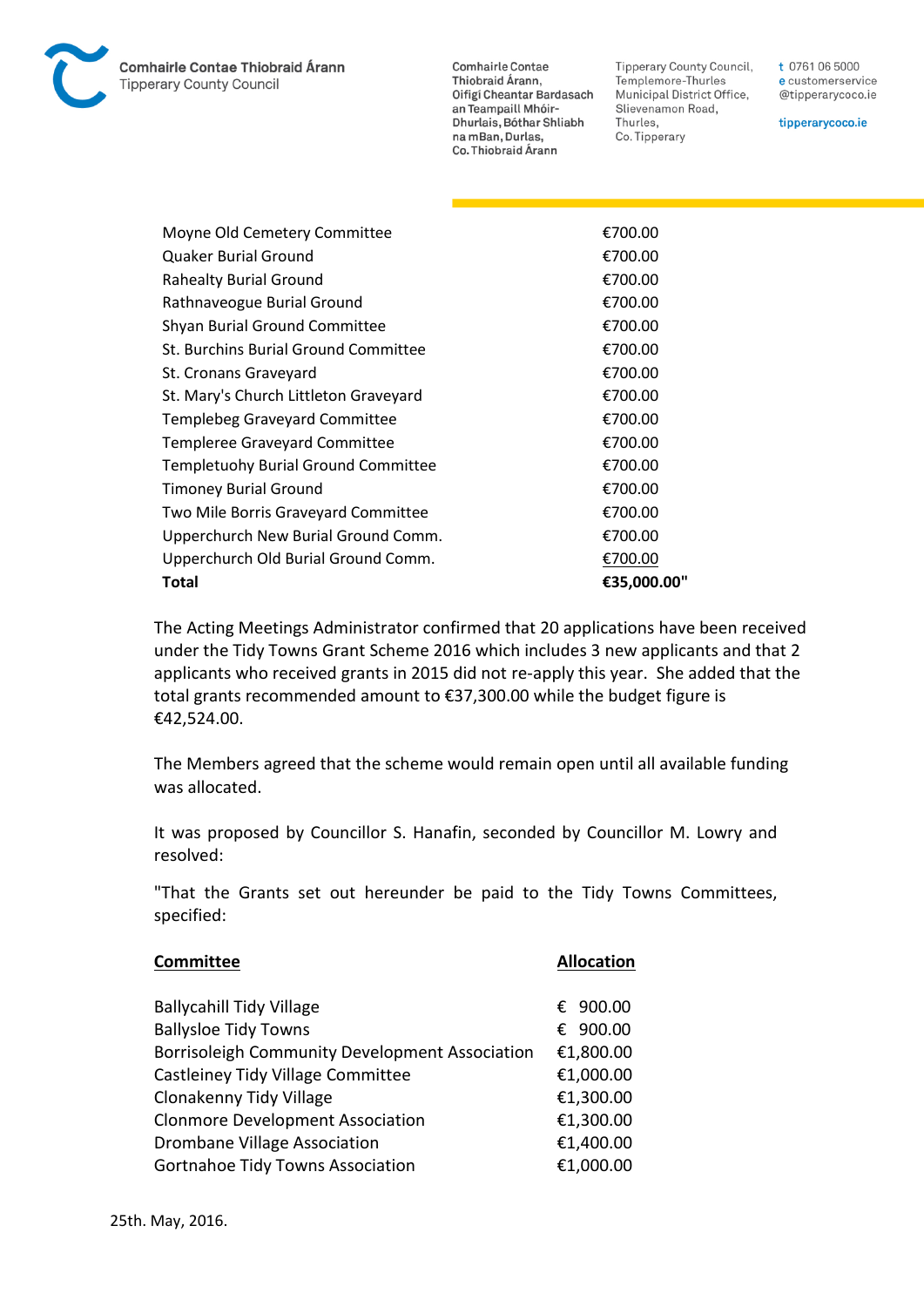

**Tipperary County Council,** Templemore-Thurles Municipal District Office, Slievenamon Road, Thurles, Co. Tipperary

t 0761 06 5000 e customerservice @tipperarycoco.ie

tipperarycoco.ie

| <b>Total</b>                                   | €37,300.00" |
|------------------------------------------------|-------------|
| Two Mile Borris Tidy Towns Association         | €1,500.00   |
| Templetuohy Tidy Village                       | €1,000.00   |
| <b>Shevry Development Association</b>          | € 900.00    |
| Roscrea Tidy Towns Association                 | €9,500.00   |
| <b>Refresh Thurles</b>                         | €5,000.00   |
| Moyne Tidy Village Committee                   | € 900.00    |
| Loughmore Tidy Village                         | €1,300.00   |
| Littleton Tidy Towns Association               | €1,200.00   |
| Knock Tidy Village Group                       | € 900.00    |
| Killea Tidy Towns Association                  | €2,000.00   |
| Inch / Bouladuff / The Ragg Tidy Village Assoc | €2,000.00   |
| <b>Holycross Tidy Village Development</b>      | €1,500.00   |
|                                                |             |

The Acting Meetings Administrator stated that 40 applications have been received from Residents Associations which includes 12 new applicants and it is proposed to refuse the following 8 applications which relate predominantly to estate based initiatives in Council housing estates and that the open spaces in these estates are maintained by the Council:

Ard Ross Residents Committee (Roscrea) Copperbeech Residents Association (Roscrea) Derrynaflan Residents Association (Littleton) The Four Estates Residents Association (Thurles) Gleann Glas Residents Association (Roscrea) Kennedy Park Residents Association (Roscrea) Loughtagalla Park & Residents Association (Thurles) St. Bridgets & St. Josephs Residents Association (Thurles)

Members expressed concern at the proposed refusal of these applications.

It was proposed by Councillor S. Hanafin and seconded by Councillor D. Doran and resolved:-

"That the remainder of the budget under the Tidy Towns Grant Scheme 2016 be used to provide funding for the 8 Residents Associations as listed and the Tidy Towns Grant Scheme be closed off for 2016".

It was further agreed that the Scheme be reviewed in 2017 in light of the applications submitted which relate to tenant participation in estate management in Council housing estates.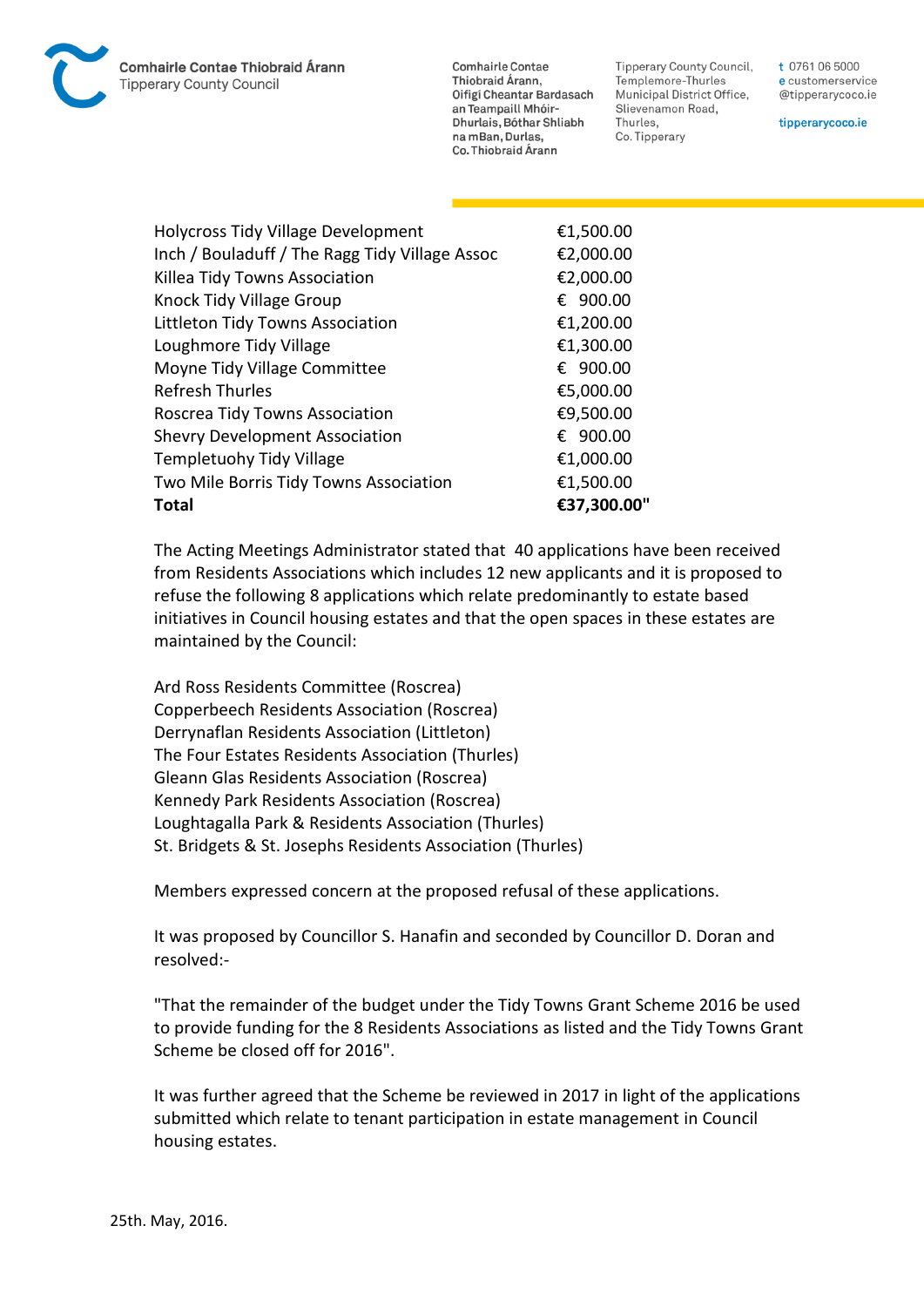

Tipperary County Council, Templemore-Thurles Municipal District Office, Slievenamon Road, Thurles, Co. Tipperary

t 0761 06 5000 e customerservice @tipperarycoco.ie

tipperarycoco.ie

It was proposed by Councillor S. Hanafin, seconded by Councillor M. Lowry and resolved:

"That the Grants set out hereunder be paid to the Residents Associations, specified:

| <b>Committee</b>                                        | <b>Allocation</b> |
|---------------------------------------------------------|-------------------|
|                                                         |                   |
| Ard Carraig Residents Association                       | €600.00           |
| Ardleigh Two Mile Borris Residents                      | €200.00           |
| Ard na Greine Roscrea Residents                         | €200.00           |
| <b>Ashbury Residents Association Roscrea</b>            | €150.00           |
| <b>Ashgrove Residents Association Thurles</b>           | €450.00           |
| <b>Carraig Duin Residents Association Thurles</b>       | €200.00           |
| Castlepark Residents Association Clonakenny             | €100.00           |
| <b>Castlepark Residents Association Two Mile Borris</b> | €250.00           |
| <b>Church View Residents Association Roscrea</b>        | €200.00           |
| <b>Cluain Ard Residents Association Roscrea</b>         | €250.00           |
| Cluain Airne (1-17) Residents Association Thurles       | €350.00           |
| Cluain Airne (2nd cul-de-sac) Residents Thurles         | €350.00           |
| <b>Cluain Dara Residents Association</b>                | €450.00           |
| <b>Cluain Glas Residents Association Thurles</b>        | €850.00           |
| Dun Lia Residents Association Thurles                   | €500.00           |
| <b>Elmwood Residents Association Thurles</b>            | €650.00           |
| <b>Glencarrick Residents Roscrea</b>                    | €300.00           |
| <b>Hazelwood Residents Association Thurles</b>          | €750.00           |
| Hillside Residents Group Roscrea                        | €250.00           |
| Ikerrin Court Residents Association Thurles             | €500.00           |
| Knockanevin Residents Association Borrisoleigh          | €350.00           |
| <b>Maple Court Residents Association</b>                | €150.00           |
| Marlstone Manor Residents Association Thurles           | €750.00           |
| Moyne Road / Bellevue Residents Assoc Thurles           | €500.00           |
| Riverview Residents Borrisoleigh                        | €300.00           |
| <b>Rosemount Residents Association Thurles</b>          | €750.00           |
| <b>Rosslands Residents Association Roscrea</b>          | €300.00           |
| Slievenamon Meadows Residents Assoc Thurles             | €300.00           |
| Sli Na Siuire Residents Association Thurles             | €750.00           |
| Tara Drive & St. Anne's Tce Residents Gortnahoe         | €300.00           |
| The Willow Residents Association                        | €850.00           |
| <b>Windsor Grove Residents Association Thurles</b>      | €450.00           |
| <b>Total</b>                                            | €13,300.00"       |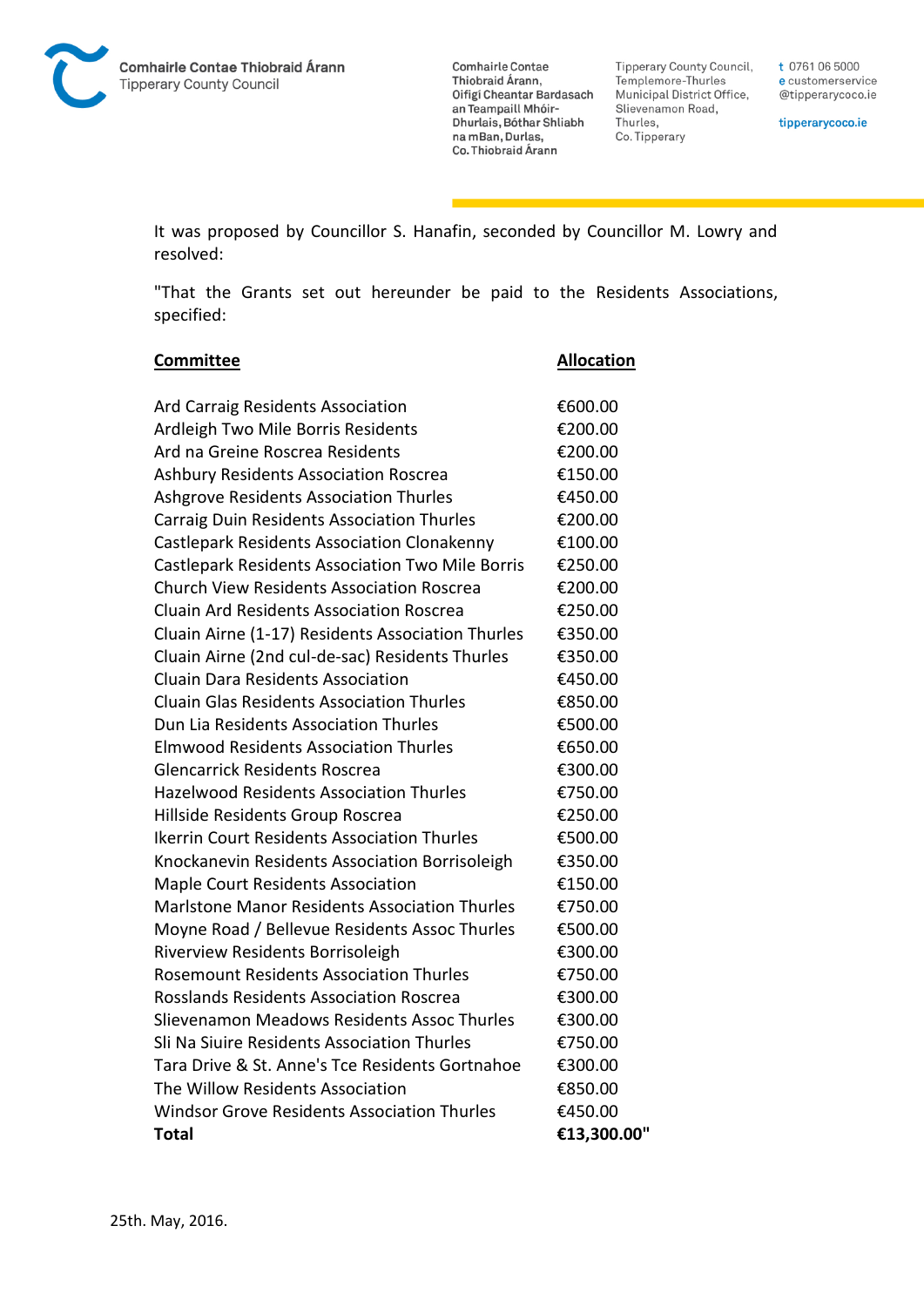**Tipperary County Council,** Templemore-Thurles Municipal District Office, Slievenamon Road, Thurles, Co. Tipperary

t 0761 06 5000 e customerservice @tipperarycoco.ie

tipperarycoco.ie

The Acting Meetings Administrator confirmed that 42 applications have been received under the Sports Clubs Grant Scheme 2016 which includes 12 new applications and it is proposed to refuse 2 applications as they did not meet the criteria of the scheme.

It was proposed by Councillor M. Lowry, seconded by Councillor S. Hanafin and resolved:

"That the Grants set out hereunder be paid to the Sports Clubs specified:

| <b>Committee</b>                        | <b>Allocation</b> |
|-----------------------------------------|-------------------|
|                                         |                   |
| Borrisoleigh Juvenile Club              | €250.00           |
| <b>Borroway Rovers Football Club</b>    | €250.00           |
| <b>BT Harps</b>                         | €800.00           |
| Drom-Inch Camogie Club                  | €250.00           |
| Drom & Inch Juvenile GAA Club           | €250.00           |
| Durlas Og GAA Club                      | €800.00           |
| JK Brackens Juvenile Club               | €800.00           |
| Killavilla Utd AFC                      | €250.00           |
| Killea GAA Club                         | €250.00           |
| Kingfisher Swimming Club                | €450.00           |
| <b>Knock GAA</b>                        | €250.00           |
| Lakeside Pitch & Putt Templemore        | €800.00           |
| Moycarkey Borris Badminton Club         | €250.00           |
| Moycarkey Borris GAA Club               | €250.00           |
| Moycarkey - Coolcroo Athletic Club      | €250.00           |
| Moyne Athletic Club                     | €250.00           |
| Peake Villa AFC                         | €800.00           |
| Roscrea Juvenile Hurling Club           | €250.00           |
| Roscrea Youth Rugby Club                | €250.00           |
| Roscrea Tennis Club                     | €250.00           |
| Roscrea United FC                       | €250.00           |
| St. Ailbhe's Amateur Boxing             | €250.00           |
| Templemore Athletic Club                | €800.00           |
| Templemore Camogie Club                 | €250.00           |
| <b>Templemore Ladies Football</b>       | €450.00           |
| Templemore Badminton Club               | €450.00           |
| <b>Thurles Community Games</b>          | €200.00           |
| Thurles Gaels Adult & Juvenile GAA Club | €650.00           |
| <b>Thurles Special Olympics Club</b>    | €250.00           |
| Thurles Boxing Club                     | €800.00           |
| <b>Thurles Crokes AC</b>                | €800.00           |
| <b>Thurles RFC</b>                      | €800.00           |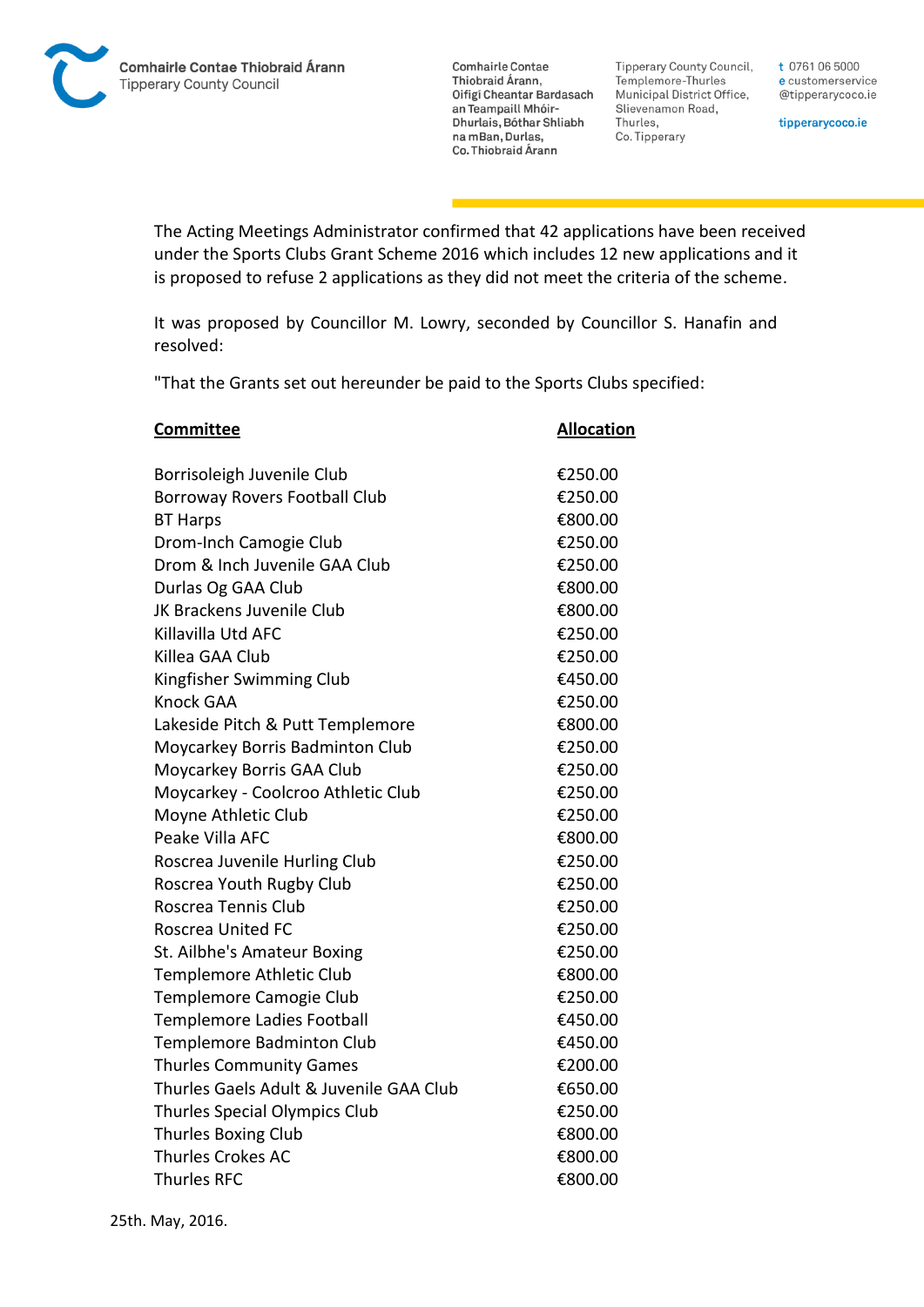**Tipperary County Council,** Templemore-Thurles Municipal District Office, Slievenamon Road, Thurles, Co. Tipperary

t 0761 06 5000 e customerservice @tipperarycoco.ie

tipperarycoco.ie

| <b>Total</b>                            | €16,550.00" |
|-----------------------------------------|-------------|
| Upperchurch & Drombane Juvenile GAA     | €250.00     |
| Two Mile Borris / St Kevins FC          | €500.00     |
| <b>Tipperary Talons Basketball Club</b> | €250.00     |
| Tipperary Knights Basketball Club       | €250.00     |
| Thurles Town AFC                        | €250.00     |
| Thurles Squash Club                     | €250.00     |
| Thurles Sarsfield Ladies Football Club  | €450.00     |
| Thurles Sarsfield Camogie Club          | €450.00     |

The Acting Meetings Administrator pointed out that 36 applications have been received under the Voluntary Groups Grants Scheme 2016 which includes 20 new applications and that it is proposed to refuse 11 applicants as they did not meet the criteria of the scheme.

It was proposed by Councillor S. Hanafin, seconded by Councillor J. Ryan and resolved:

"That the Grants set out hereunder be paid to the Voluntary Groups specified:

| <b>Committee</b>                                 | <b>Allocation</b> |
|--------------------------------------------------|-------------------|
| Clonmore Youth Club                              | €300.00           |
| Cosan Felim-Inch Loop Walk                       | €250.00           |
| Durlas Eile Eliogarty Memorial Committee         | €500.00           |
| <b>Grange Development Group</b>                  | €250.00           |
| Littleton Development Assoc (Marbles Youth Club) | €300.00           |
| Mo Chara Animal Rescue Ltd                       | €500.00           |
| Moyne Templetuohy Girl Guides                    | €150.00           |
| No Piobairi Uilleann Templemore                  | €500.00           |
| <b>Phoenix Productions</b>                       | €500.00           |
| Roscrea Men's Shed                               | €300.00           |
| Roscrea & District Angling Club                  | €250.00           |
| Roscrea Youth Centre                             | €300.00           |
| <b>Successful Ageing Thurles</b>                 | €250.00           |
| Templemore & District Anglers                    | €300.00           |
| Templemore Active Retirement                     | €150.00           |
| Templemore Gun Club                              | €500.00           |
| Templemore St. Patrick's Day Parade Ctte         | €1,000.00         |
| Thomas McDonagh Pipe Band                        | €1,000.00         |
| <b>Thurles Care</b>                              | €250.00           |
| Thurles Drama Group                              | €150.00           |
| <b>Thurles Girl Guides</b>                       | €250.00           |

25th. May, 2016.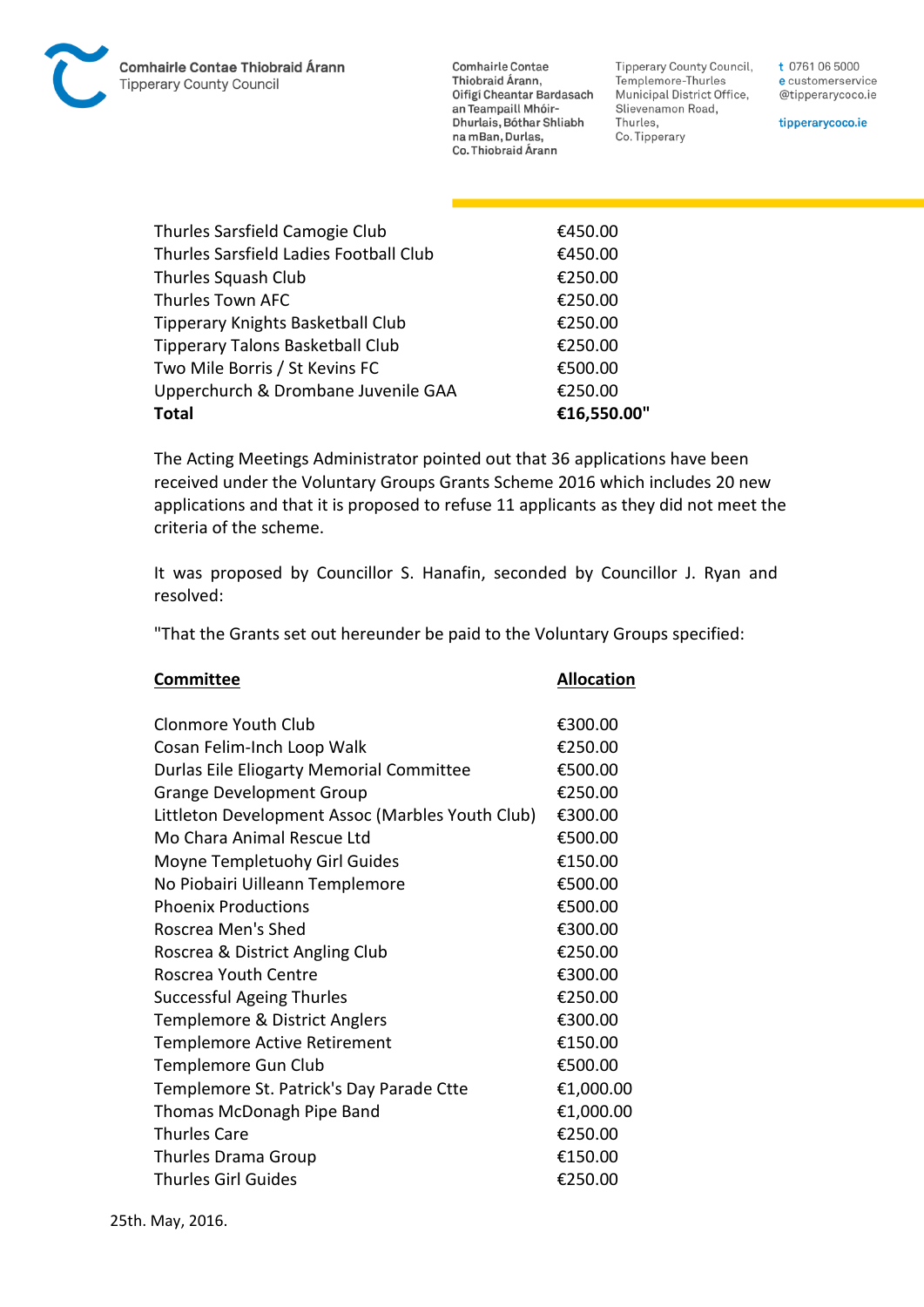Tipperary County Council. Templemore-Thurles Municipal District Office, Slievenamon Road, Thurles, Co. Tipperary

t 0761 06 5000 e customerservice @tipperarycoco.ie

tipperarycoco.ie

Thurles Men's Shed  $£250.00$ Thurles Scouts 17/28 €250.00 Thurles St. Patrick's Day Parade €5,000.00 6th Tipperary Roscrea Scout Group €250.00 **Total €13,700.00"**

## **3. Election of Leas - Cathaoirleach as a result of the death of Councillor Willie Kennedy.**

The Cathaoirleach invited nominations for the position of Leas Cathaoirleach of Templemore-Thurles Municipal District who will remain in office until the Annual General Meeting in June 2016.

It was proposed by Councillor M. Lowry, seconded by Councillor D. Doran and resolved:

"That Councillor E. Moran be elected Leas Cathaoirleach of the Templemore-Thurles Municipal District until the Annual General Meeting of Templemore-Thurles Municipal District which will be held in June, 2016."

The Cathaoirleach expressed apologies for having to depart from the Meeting early and the Leas - Cathaoirleach assumed the Chair.

## **4. Proposal to declare the roads serving the housing estate at The Willows, Clongour, Thurles to be public roads.**

The Acting Meetings Administrator advised that the Director of Roads, Transportation, Health and Safety has recommended that the road serving the housing estate at The Willows, Clongour, Thurles be declared a public road and that the open spaces, carparks, sewers, watermains and service connections within the development be taken in charge.

It was proposed by Councillor S. Hanafin, seconded by Councillor M. Lowry and resolved:

"That pursuant to the provisions of Section 180 of the Planning & Development Act, 2000 (as amended) and Section 11 of the Roads Act, 1993, this Municipal District hereby agrees to declare the Road serving the Housing Estate known as The Willows, Clongour, Thurles to be public and to take in charge the open spaces, carparks, sewers, watermains and service connections within the development, as per the map which was on public display during the prescribed period and as outlined in the Director of Services Report to Members for the May 2016 Municipal District Meeting."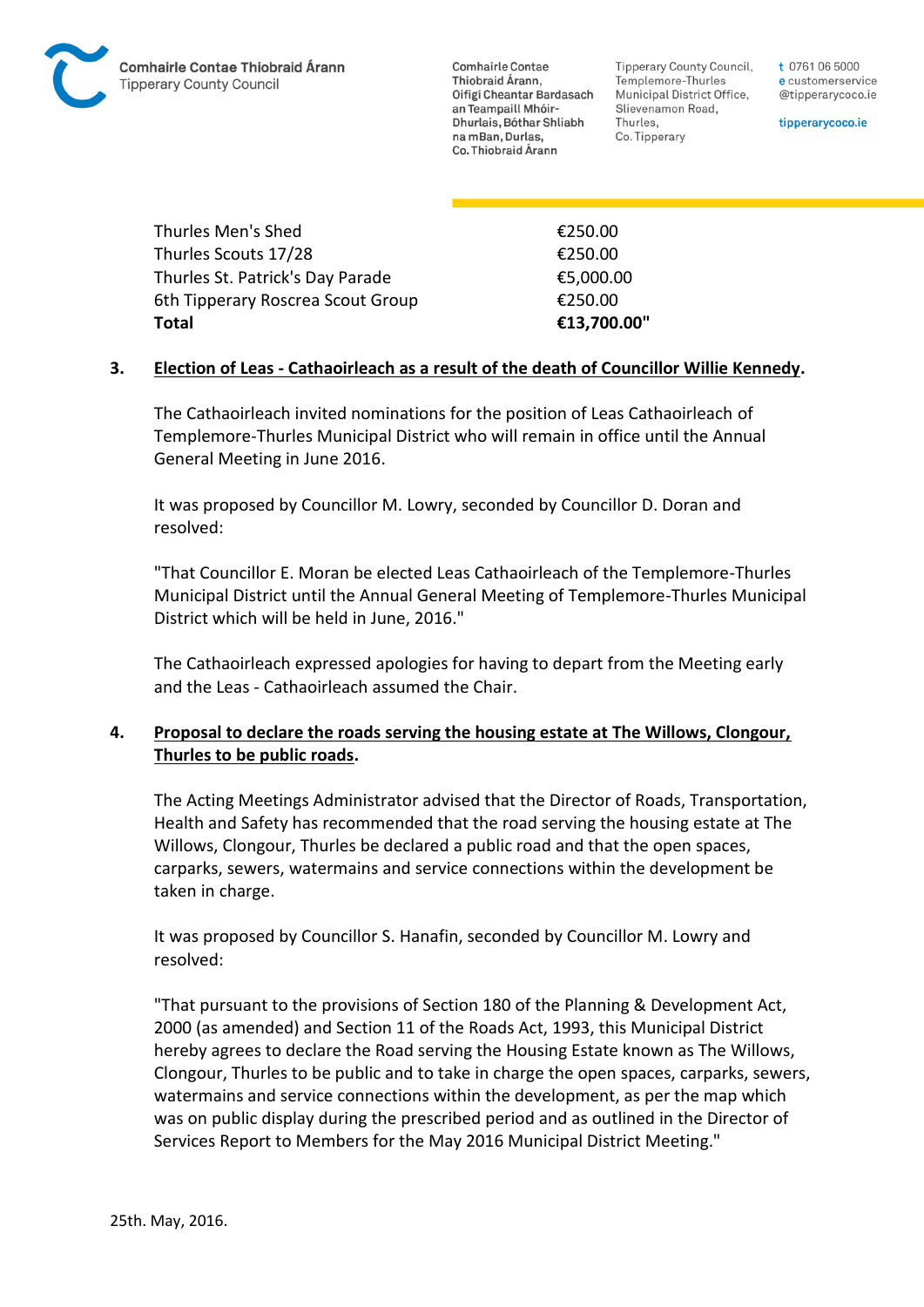

Tipperary County Council. Templemore-Thurles Municipal District Office, Slievenamon Road, Thurles, Co. Tipperary

t 0761 06 5000 e customerservice @tipperarycoco.ie

tipperarycoco.ie

#### **5. Water & Environment.**

#### **Water**

Eddie Loughnane, Administrative Officer and John Crowley, Senior Executive Engineer, Water Services were in attendance for this item.

Eddie Loughnane circulated a progress report on Water Services which covered the following items:

- 1. Irish Water next clinic for the Members of the Council will be held on 12th. September, 2016.
- 2. Major Capital Investment Plan 2014 2016 works underway.
- 3. Minor Capital Programme works underway.
- 4. Rural Water Programme including Grant Schemes.
- 5. Transfer of non-domestic water accounts to Irish Water this is expected to be complete in County Tipperary in October/November 2016.

Councillor M. Lowry queried the length of time it takes for a complaint to be passed from the On Call Centre to the County Council and he gave a recent example whereby a complaint was logged with the On Call Centre at 8.00 am and not received by the County Council until 5.00 pm. Eddie confirmed that he would take the matter up with Abtran.

Eddie advised that the out of hours system is fully manned and that two additional General Services Supervisors are now in place. He added that complaints should always be referred to the 1890 number.

#### **Environment**

The District Director advised that

- A Presentation will be made to the Members at the June County Council Monthly Meeting on the new Pay by Weight Initiative.
- It is proposed to target owners of derelict properties, in the town centres of Roscrea, Templemore and Thurles under the 2016 Town Centre Painting Scheme Initiative, which are detracting from the overall visual appearance of the towns.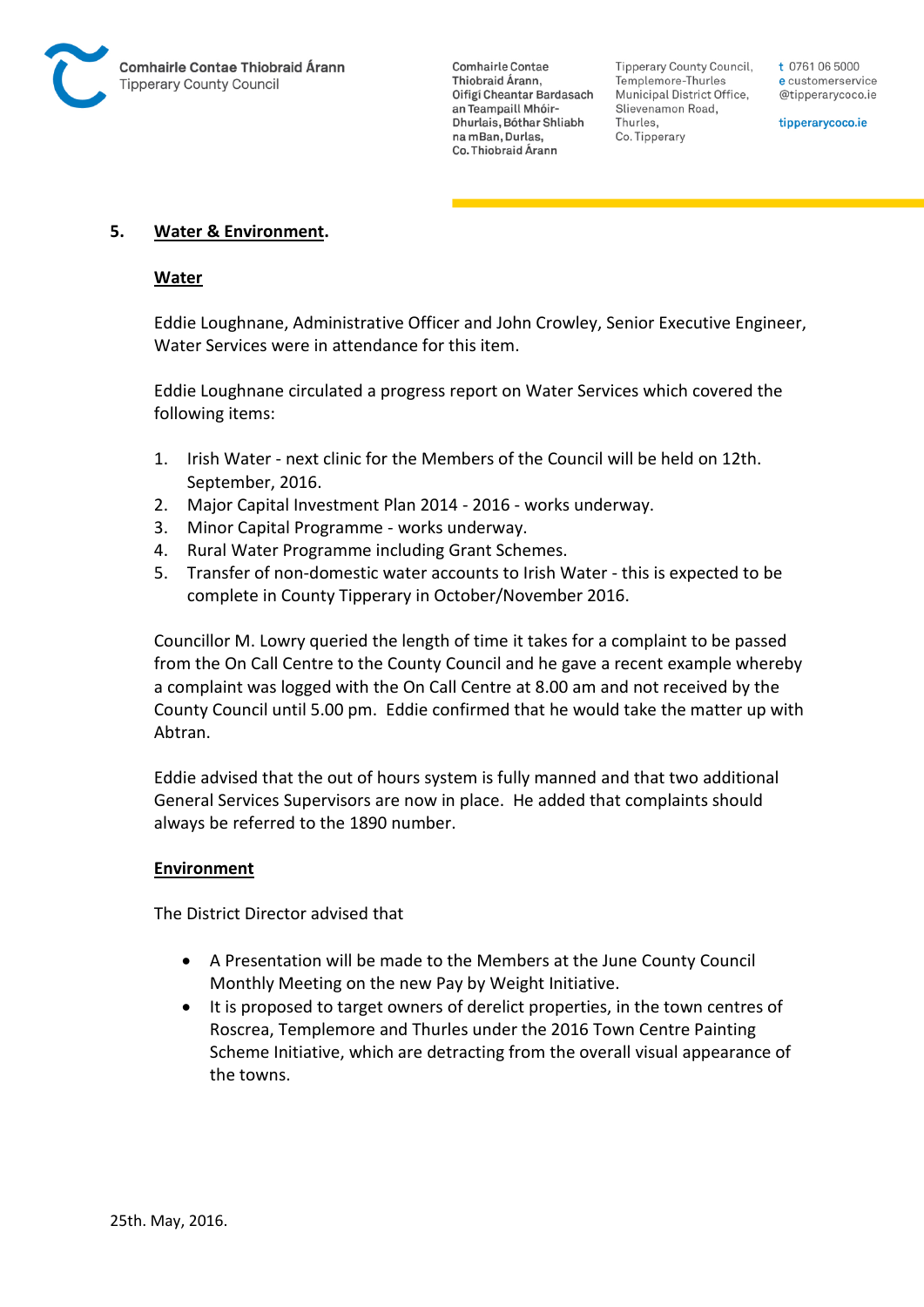

Tipperary County Council. Templemore-Thurles Municipal District Office, Slievenamon Road, Thurles, Co. Tipperary

t 0761 06 5000 e customerservice @tipperarycoco.ie

tipperarycoco.ie

The Members raised the following queries:-

- Infestation of rats at Monanearla landfill and update on the rehabilitation of the site.
- Illegal Dumping at the entrance to the monastic site at Derrynaflan.
- Address the issue of graffiti in Thurles town and Thurles Town Park.
- Introduce ban on sulky racing on public roads in Tipperary.
- Litter Enforcement in the County and the possibility of an out-of-hours litter detection service.
- CCTV in this Municipal District.
- Update on a Recycling Centre for Thurles.
- Replace litter bins that were removed in Templemore town.
- Remove illegally dumped rubbish in Borrisoleigh Cemetery.
- Sewerage issues at Oakdale Park, Templemore.
- Update on the Templemore Flood Relief Scheme.

The District Director responded to the queries as follows:-

- 20 landfills require rehabilitation in the Country and Monanearla landfill is listed in the top 3. There are indications that some funding will be made available by the Department this year towards landfill rehabilitation. The Council's Revenue Budget for Monanearla covers maintenance costs and disposal and treatment of the leachate from the site. The issue with regard to the rat infestation will be examined.
- The illegal dumping of rubbish at the entrance to the monastic site at Derrynaflan will be addressed.
- The Council is only responsible for addressing graffiti in public places and The Source Arts Centre are in the process of commissioning a professional artist to paint the Skateboard Park in Thurles Town Park to deter further graffiti in the area.
- The request for banning sulky racing on public roads has been referred to the Strategic Policy Committee.
- The Roads Section will be asked to refer the request for an update on the Templemore Flood Relief Scheme to the Office of Public Works.
- There is no funding available to provide a Recycling Centre in Thurles.
- The rubbish in Borrisoleigh Graveyard will be removed.
- The sewerage issue in Oakdale Park, Templemore will be examined by the Environment Section to ensure there is no danger to public health.

Michael Tierney, Executive Engineer, confirmed that one bin has been replaced outside Centra, Templemore and that a bin will be installed outside Our Lady's Secondary School, Templemore in due course.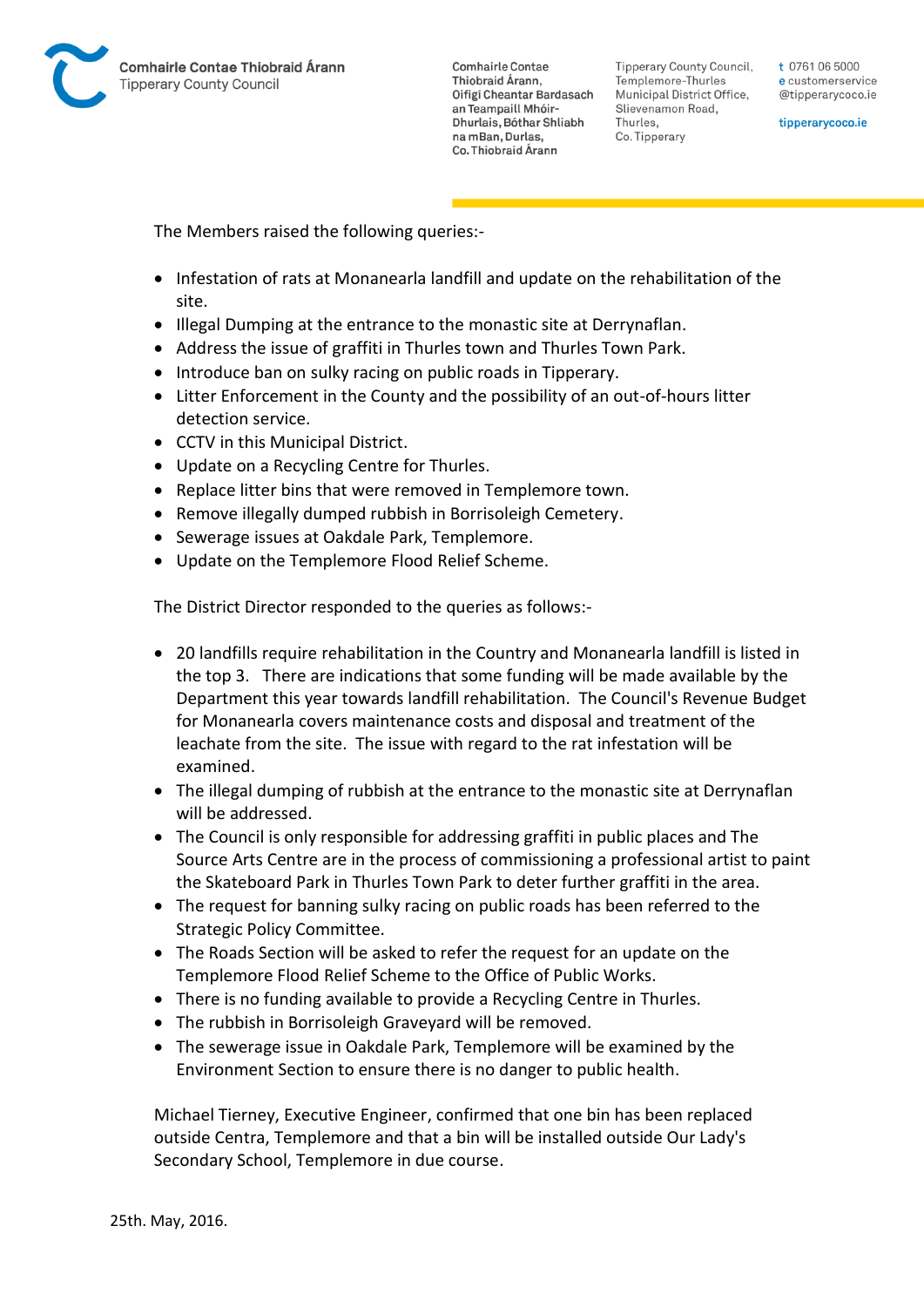

Tipperary County Council. Templemore-Thurles Municipal District Office, Slievenamon Road, Thurles, Co. Tipperary

t 0761 06 5000 e customerservice @tipperarycoco.ie

tipperarycoco.ie

## **6. Consider Standing Orders in relation to the starting time of Municipal District Meetings.**

The Acting Meetings Administrator confirmed that the starting time for Municipal District Meetings is 10.00 am under Standing Order No 5 of the Templemore-Thurles Municipal District Standing Orders and that a request had been received from Councillor S. Ryan to review the time of the Meetings.

It was agreed that "Amendment to Templemore-Thurles Municipal District Standing Orders" be placed as an item on the Agenda for the June Monthly Meeting.

## **7. Fix date and time for the Annual General Meeting of Templemore-Thurles Municipal District.**

The Acting Meetings Administrator confirmed that the Annual General Meeting of Templemore-Thurles Municipal District must take place in May or June in accordance with Standing Order No. 2 of the Templemore-Thurles Municipal District Standing Orders.

It was proposed by Councillor S.Hanafin, seconded by Councillor D. Doran and resolved:

"That the Annual General Meeting of Templemore-Thurles Municipal District take place on Wednesday 22nd June, 2016 at 10.00 am followed by the June Monthly Meeting of Templemore-Thurles Municipal District."

## **8. Fix dates and times for the Templemore-Thurles Municipal District Community Safety Committee Meetings for 2016.**

The Acting Meetings Administrator confirmed that the Templemore-Thurles Municipal District Community Safety Committee Meetings must be held "In Committee" and attended by a representative of the Gardaí.

It was proposed by Councillor J. Ryan, seconded by Councillor D. Doran and resolved:

"That the Templemore-Thurles Municipal District Community Safety Committee Meetings for 2016 take place on Wednesday, 27th. July, 2016 and Wednesday, 26th. October, 2016 at times to be decided."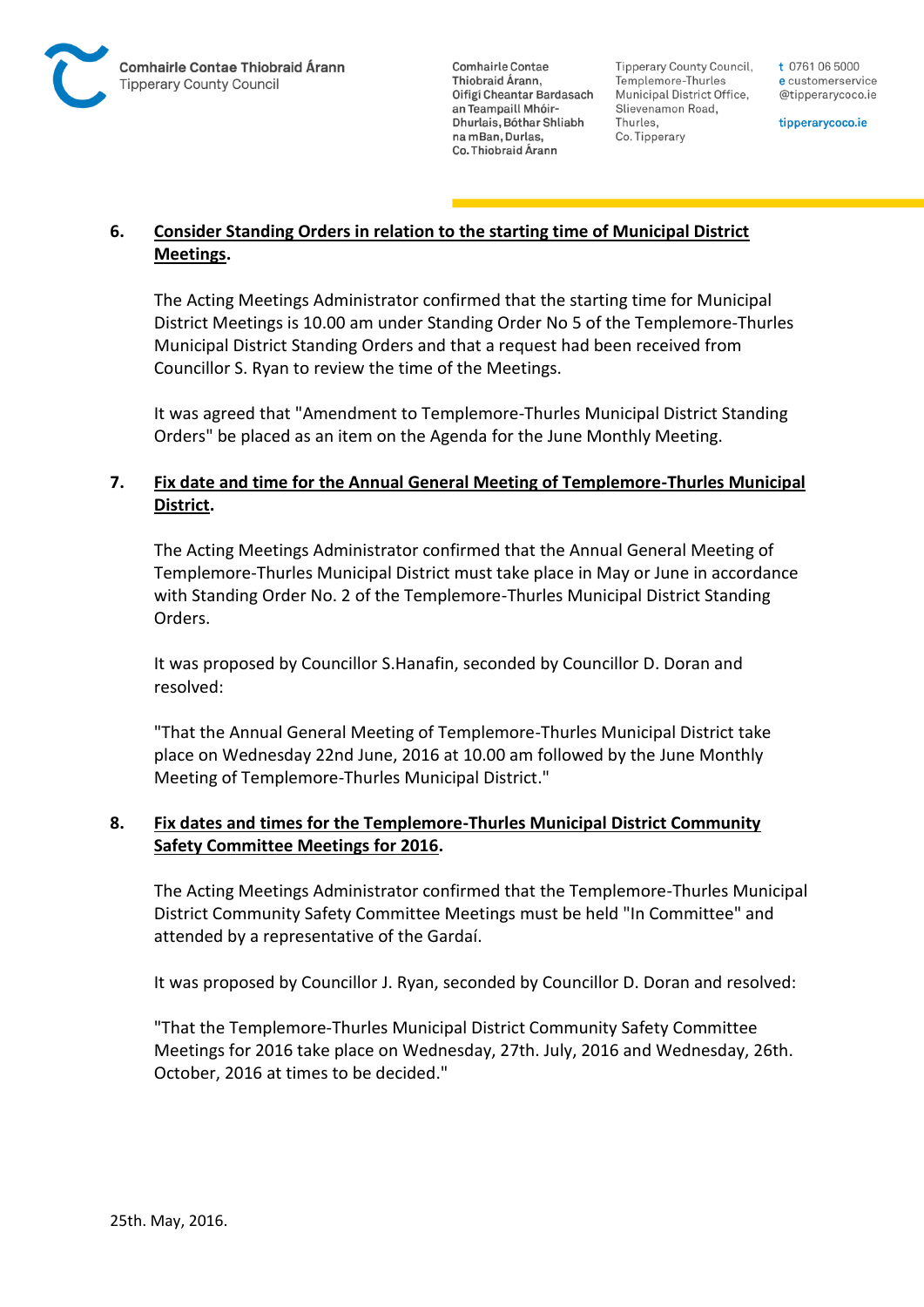

**Tipperary County Council,** Templemore-Thurles Municipal District Office, Slievenamon Road, Thurles, Co. Tipperary

t 0761 06 5000 e customerservice @tipperarycoco.ie

tipperarycoco.ie

### **9. Appointment of Drainage Area Committees.**

The Acting Meetings Administrator confirmed that contact was made with the non Councillors of the former Drainage Area Committees and the people put forward by the Members at the April Monthly Meeting. She added that those interested in becoming members of the Committees are as follows:-

| The Black River:         | John Dunne, Eyremount, Moyne, Thurles,<br>John Campion, Graigue, Urlingford,<br>Liam Hennessy, Coolcroo, Two-Mile-Borris.                                                                                         |
|--------------------------|-------------------------------------------------------------------------------------------------------------------------------------------------------------------------------------------------------------------|
| The Clodiagh:            | Liam Ryan (Harney), Rossmult, Drombane,<br>Phil Quinlan, Pallas, Upperchurch,<br>John Ryan, Rathcannon, Holycross.                                                                                                |
| The Cromogue:            | Seamus Tynan, Rathmoy, Borrisoleigh,<br>Thomas Costelloe, Pallas, Upperchurch,<br>Gerry Long, Ballypatrick, Bouladuff, Thurles.                                                                                   |
|                          | The Farneybridge/Ballinahow: Seamus Ryan, The Rock, Ballycahill,<br>J.P. Stakelum, Ballinahow, Ballycahill,<br>Denis Dwyer, Clareen, Ballycahill.                                                                 |
| Roscrea/Templemore Area: | John Bourke, Graiguefrehane, Loughmore,<br>Templemore,<br>Joe McGrath, Castlequarter, Loughmore, Templemore,<br>Jimmy McGrath, Loughmore Village, Templemore,<br>Michael Corcoran, Curraduff, Killea, Templemore. |

The District Director confirmed that the section of the Goul River, which is covered by this District, is small and therefore the establishment of a Drainage Area Committee would not be necessary.

The Acting Meetings Administrator agreed, at a request from Councillor J. Bourke, to contact Sean Ryan, Killinavogue, Clonmore, Templemore to establish if he is interested in becoming a member of the Roscrea/Templemore Drainage Area Committee.

It was unanimously agreed that:

"The meetings of the Drainage Area Committees for The Black, The Clodiagh, The Cromogue, The Farneybridge/Ballinahow and the Roscrea/Templemore Drainage Areas be held on Wednesday 22nd. June, 2016 commencing at 12.30pm with a ten/fifteen minute timeframe allotted to each Committee."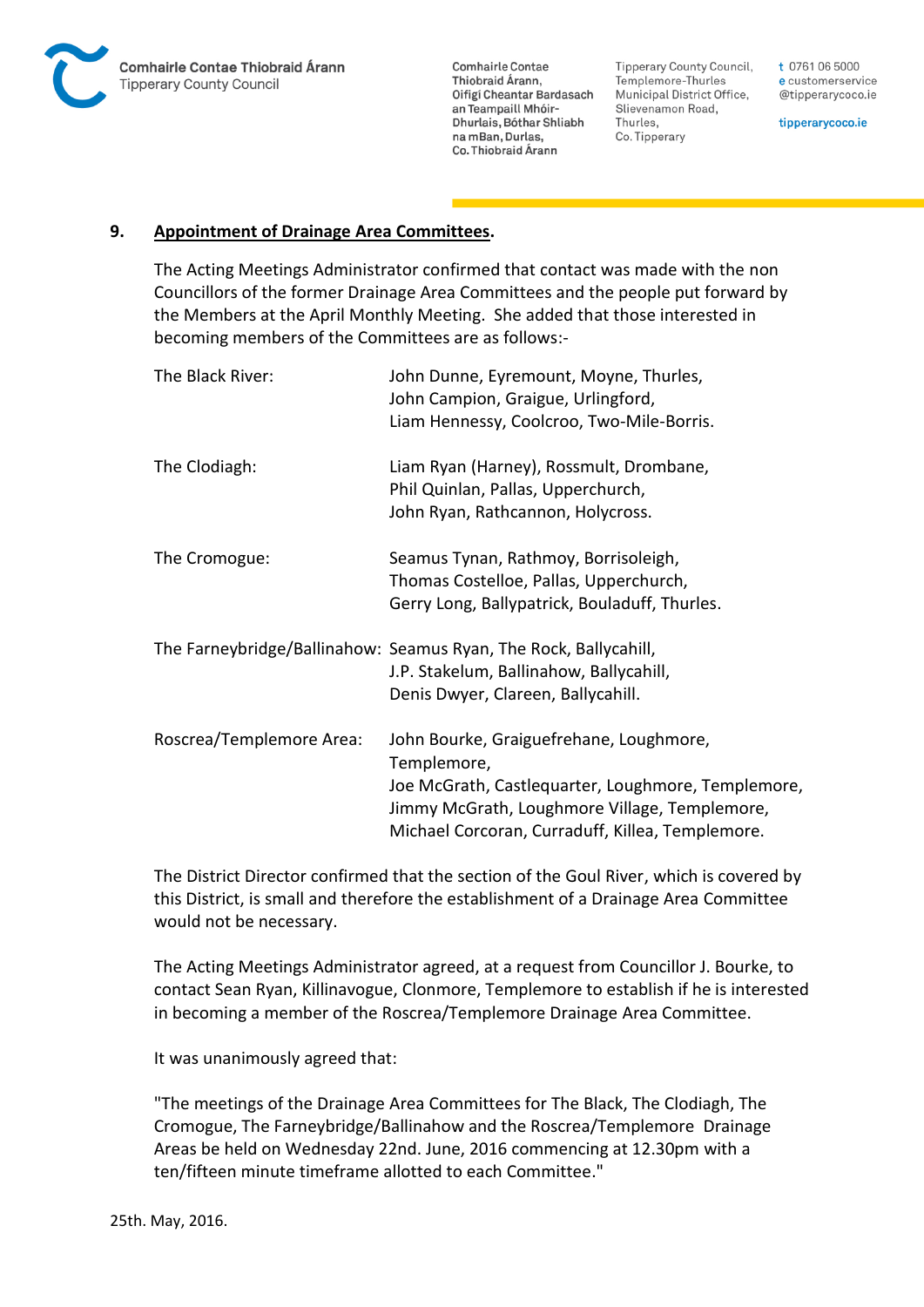

Tipperary County Council. Templemore-Thurles Municipal District Office, Slievenamon Road, Thurles, Co. Tipperary

t 0761 06 5000 e customerservice @tipperarycoco.ie

tipperarycoco.ie

## **10. Update on the 2016 Work Programmes and the 2016 Budgets.**

John Jones, Executive Engineer, confirmed that 10 of the 14 roads have been completed under the Roadworks Programme in the Roscrea/Templemore area and that the remaining 4 roads will be completed within the next 2½ weeks. He added that the severe weather works will then commence.

Michael Tierney, Executive Engineer, advised that 50% of the Roadworks Programme in his area has been completed and that resurfacing works will commence at Killinan, Thurles on the Racecourse side next week whilst the remainder of the road will be improved on completion of the Leaving Certificate exams.

The Members raised the following queries:-

- Update on resurfacing of Slievenamon Road, Thurles.
- Poor condition of the N62 (i) from the Church of Ireland to Charlie Wallace's Garage Templemore, (ii) outside the Garda College, Templemore and (iii) at Kennedy Park, Roscrea.
- Provision of traffic calming measures on the N62 out of Templemore town in the direction of Roscrea.
- Update on request to meet with the Minister for Transport, Tourism and Sport to discuss roads issues.
- Poor condition of footpaths in Roscrea, Templemore, Thurles and Templetuohy Village.
- Taking in charge of Dún Lia, Thurles and Cluain Glas, Thurles.
- Provision of continuous white line on the Forgestown Road near Moycarkey Village due to a blind corner.
- Poor condition of the road surface at Knockalough, Drombane.
- Complete footpath outside the new Community Centre, Littleton.
- Undertake a survey of the footpaths in Thurles town.
- The General Municipal Allocation is being used for works that should be funded through the Revenue Budget.
- Improvements should be undertaken in every village in the District under the General Municipal Allocation prior to the next Local Elections.

Responses issued to the queries raised as follows:-

- Further contact will be made with the Transport Infrastructure Ireland regarding the condition of sections of the N62 raised by the Members.
- Correspondence was forwarded to the Minister for Transport, Tourism and Sport seeking a deputation to discuss the condition of the roads in the County.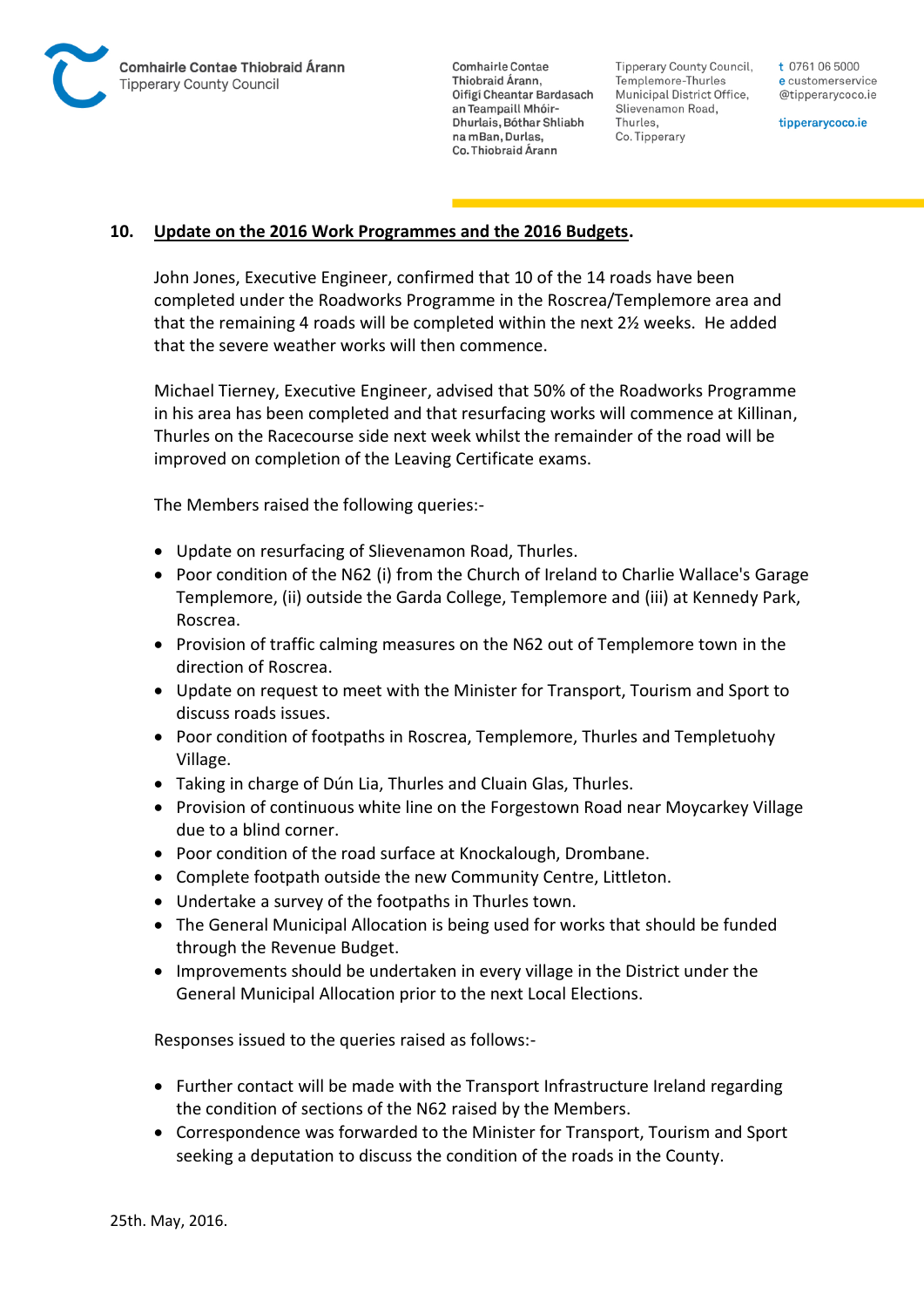

Tipperary County Council, Templemore-Thurles Municipal District Office, Slievenamon Road, Thurles, Co. Tipperary

t 0761 06 5000 e customerservice @tipperarycoco.ie

tipperarycoco.ie

- Engineer's Report on Dún Lia, Thurles has been returned to the Planning Section and a report is currently being formulated for Cluain Glas, Thurles.
- The footpaths at Lake View Drive, Templemore and at Ashbury, Roscrea will be upgraded in the next three weeks.
- There is no dedicated budget for footpath improvements which have to be funded from the General Maintenance Budget.
- The road at Knockalough, Drombane was resurfaced last week.
- The General Municipal Allocation is insufficient to undertake improvements in every village in the District prior to the next Local Elections.
- The footpath outside the new Community Centre, Littleton will be completed in the next six weeks.
- The majority of footpaths in Thurles town have been surveyed and a list can be provided to the Members.

## **11. Update on Projects.**

| Liberty<br>Square<br>Refurbishment<br>and<br>development<br>οf<br>a<br>carpark.                | It will be necessary to recommence the Part<br>8 process on completion of an Architectural<br>Report which is currently being undertaken<br>on the protected structures in the proposed<br>car parking area. |
|------------------------------------------------------------------------------------------------|--------------------------------------------------------------------------------------------------------------------------------------------------------------------------------------------------------------|
| <b>Extension</b><br>and<br>to<br>Refurbishment of the<br>Offices at Castle Avenue,<br>Thurles. | Works are currently on target and are<br>expected to be completed by the end of the<br>year.                                                                                                                 |
| Repairs / Improvements<br>to Templemore Town<br>Hall                                           | The Conservation Architect is finalising his<br>report on works required to Templemore<br>Town Hall.                                                                                                         |
| Templemore Town Park<br>Extension.                                                             | A meeting will be arranged with interested<br>stakeholders and Members will be updated<br>on the outcome.                                                                                                    |
| Village<br>Enhancement<br>Works.                                                               | Tenders have been received for footpath<br><b>Bouladuff</b><br>improvements<br>at<br>and<br>Gortnahoe.                                                                                                       |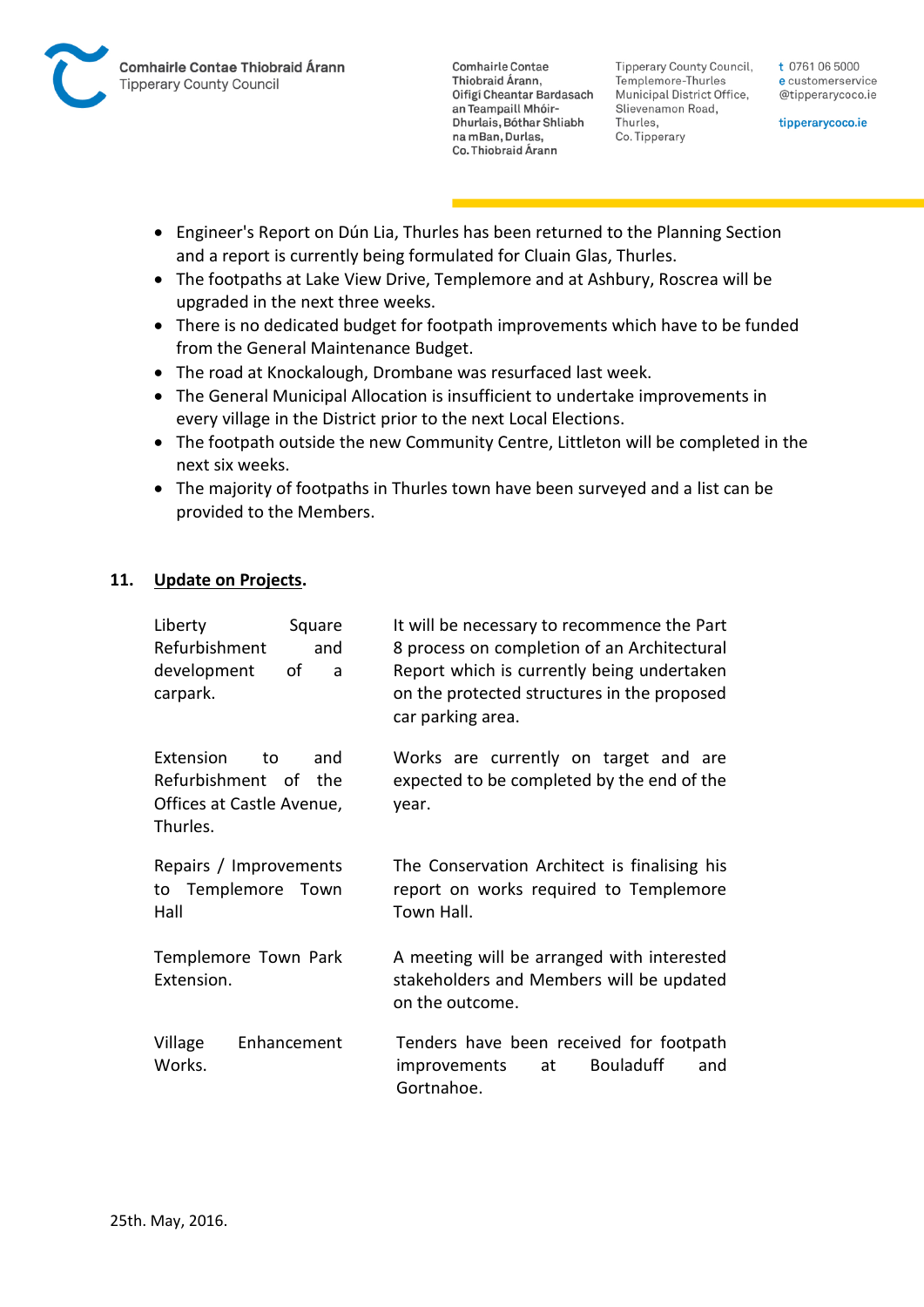

Tipperary County Council. Templemore-Thurles Municipal District Office, Slievenamon Road, Thurles, Co. Tipperary

t 0761 06 5000 e customerservice @tipperarycoco.ie

tipperarycoco.ie

Rocrea Enhancement Scheme and Roscrea Traffic and Transportation Plan 2016.

- i. A draft design is currently being prepared on the carparking area adjacent to Tesco, Roscrea which will be brought before the Members circa September, 2016.
- ii. Consultants will be appointed shortly to prepare the Roscrea Traffic and Transportation Plan 2016.

Carpark at St. Patrick's Cemetery. A draft layout plan for the carpark has been completed. There are some boundary / entrance issues that are currently being addressed. Plans and specification for the Part 8 Process are currently being finalised in-house by the technical staff.

### **12. Notices of Motion.**

## **a) Notice of Motion in the name of Councillor Jim Ryan.**

Councillor J. Ryan formally moved the following Notice of Motion in his name:

"I am calling on this district council to install a pedestrian crossing outside the national school in Littleton Village."

Councillor D. Doran seconded the Motion.

Councillor J. Ryan referred to the response received from the County Council that speed surveys will be carried out on the approach roads to the school and that a Pedestrian Crossing Site Suitability Assessment will be undertaken at the school entrance which is acceptable.

Councillor D. Doran raised the issue of flooding at St. Bridget's Terrace, Littleton and he pointed out that pedestrians have to walk out onto the road when the path is submerged in water.

Michael Tierney confirmed that it would not be possible to provide parking outside the school if a pedestrian crossing is installed due to the width of the road and he undertook to investigate the flooding issue at St. Bridget's Terrace, Littleton.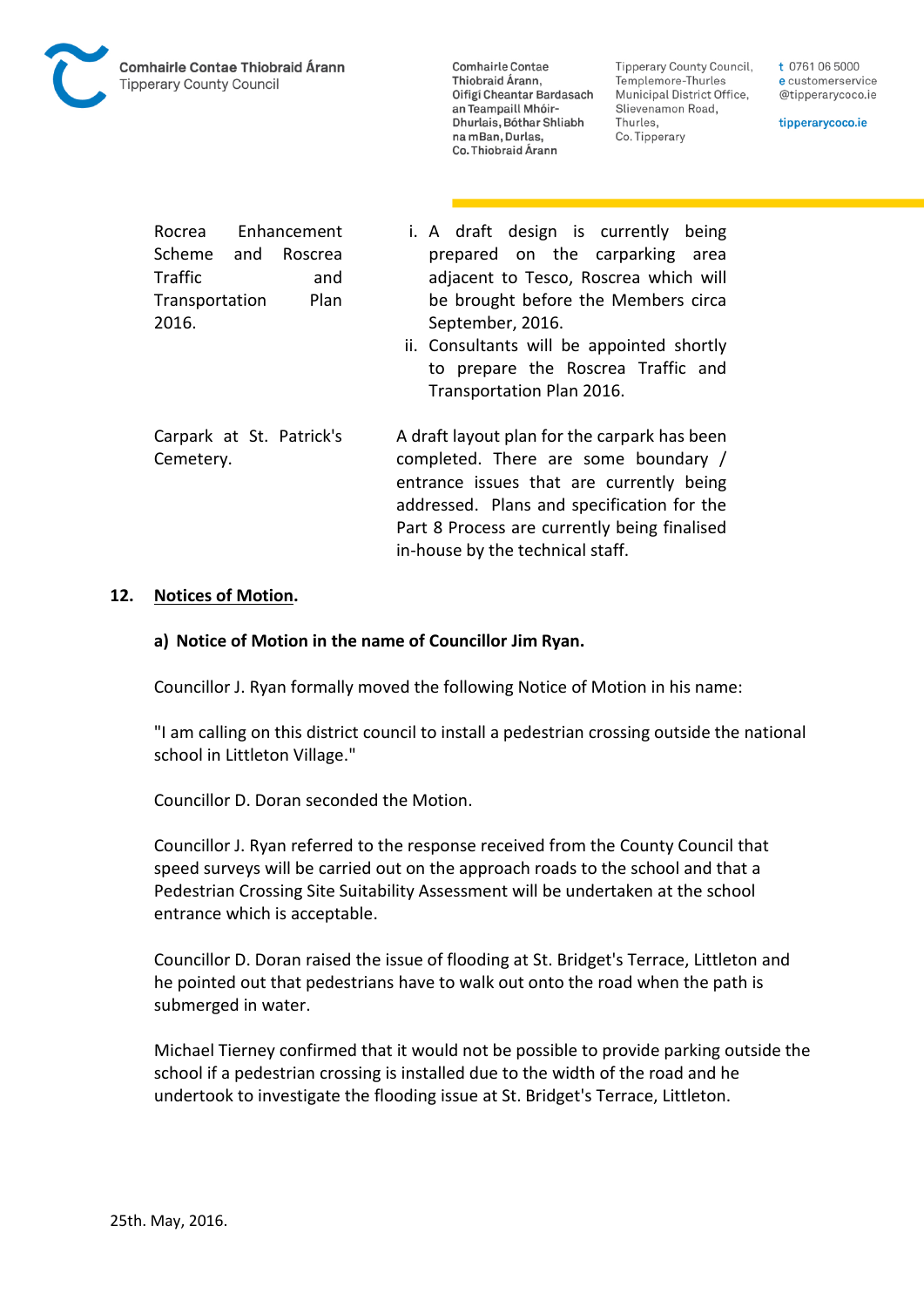

**Tipperary County Council,** Templemore-Thurles Municipal District Office, Slievenamon Road, Thurles, Co. Tipperary

t 0761 06 5000 e customerservice @tipperarycoco.ie

tipperarycoco.ie

### **13. Correspondence.**

#### (a)IBAL Anti Litter League 2016.

The Acting Meetings Administrator outlined the contents of a letter which was received from An Taisce in regard to the IBAL Anti Litter League 2016. Members noted that Thurles town and the connecting roads between the towns of Thurles and Portlaoise will be included in the Surveys undertaken by IBAL.

#### (b)Civil Registration Office at St. Mary's Health Centre, Parnell Street, Thurles.

Councillor D. Doran advised that he received confirmation at the Regional Health Forum yesterday that the vacant position at the Civil Registration Office, St. Mary's Health Centre, Thurles will be filled in a permanent capacity in approximately 4 months time and he criticised the delay in filling the position.

#### **14. Vote of Congratulations / Sympathy.**

Councillor M. Smith proposed the holding of a Civic Reception in honour of Nicole Drought, Roscrea, who has been nominated Irish Motorsport's Driver of the Year and invited to become the Ambassador for the Sean Edwards Foundation. Councillor J. Ryan seconded the proposal.

Councillor S. Hanafin extended good wishes to Peter Ryan, Upperchurch who will be participating at the Para Olympics in Rio and PJ Cooney who will line out at the Pro 12 Final for Connaught.

The Acting Meetings Administrator confirmed that an Awards Night incorporating Civic Receptions will be held in due course and it was agreed that the event be held in the Templemore Arms.

#### **15. Any Other Business.**

The following issues were raised:-

| Issue                                    | Response                                    |
|------------------------------------------|---------------------------------------------|
| The tourism information boards need to   | The matter will be examined on              |
| be updated in Liberty Square, Thurles.   | completion of the refurbishment of          |
|                                          | Liberty Square, Thurles.                    |
| The electronic speed display sign on the | The sign will be in working order in two to |
| Jimmy Doyle Road is not working.         | three weeks time.                           |
| Request from the residents of Childers   | The request for "No Dog Fouling" signs      |
| Park / Collins Park / Kennedy Park,      | will be referred to Community &             |
| Thurles, for the provision of            | Economic Development.                       |
| 'No Parking' signs and 'No Dog Fouling'  |                                             |
| signs in these estates.                  |                                             |